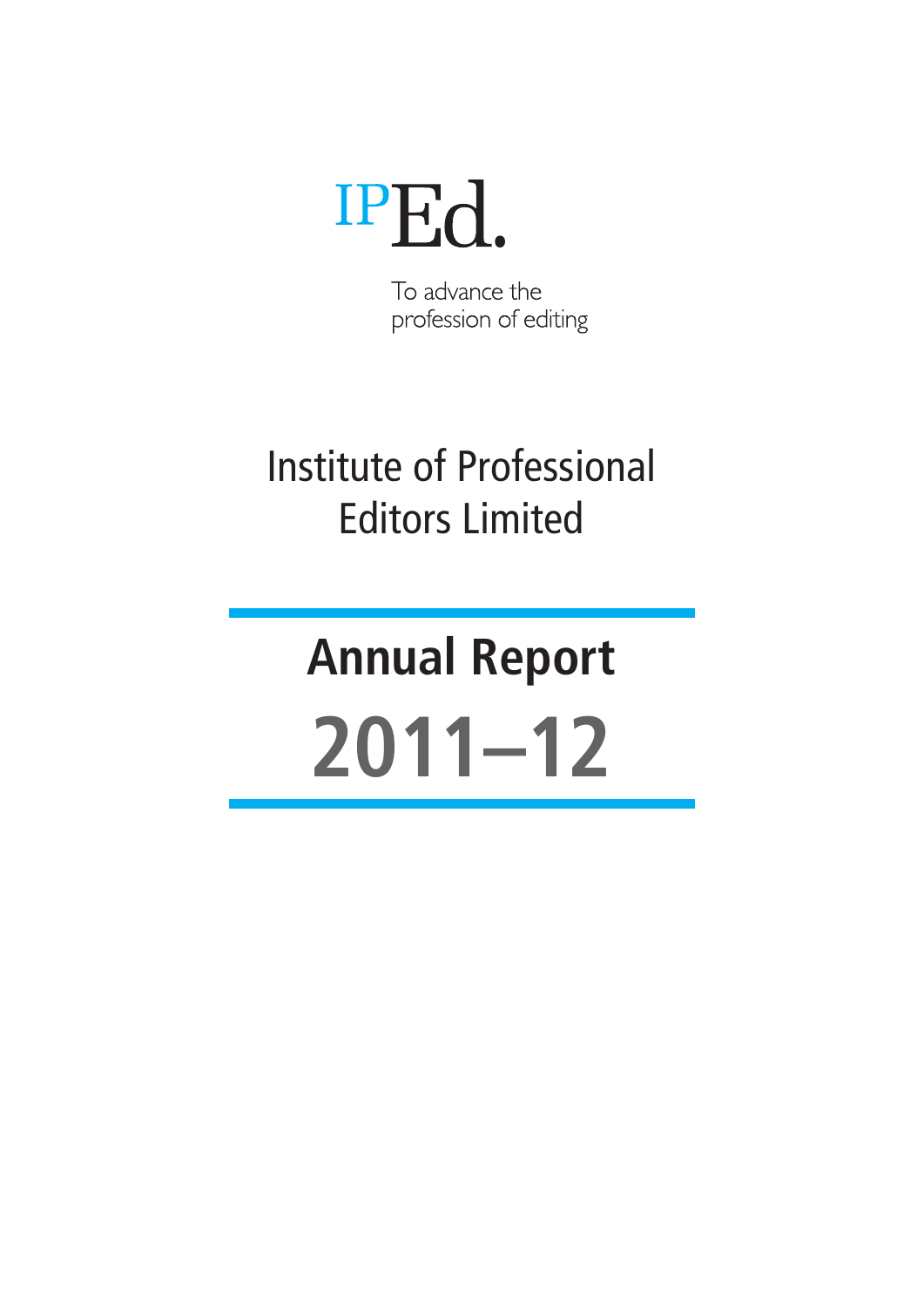The Institute of Professional Editors Limited (IPEd) exists to advance the profession of editing, by planning and implementing patienal initiatives an accreditation scheme (IPEd) exists to advance the profession of national initiatives—an accreditation scheme, promotion and communication campaigns, training and mentoring—and other activities to support Australian societies of editors and their members, and editors in general.

IPEd also supports biennial national conferences of editors, which have been held in Brisbane (2003), Melbourne (2005), Hobart (2007), Adelaide (2009) and Sydney (2011). The next conference will be held in Fremantle in April 2013. Each conference is organised and hosted by the local society of editors.

IPEd was launched at the 2005 national conference as successor to the Council of Australian Societies of Editors (CASE) and was registered as an Australian Public Company on 22 January 2008.

The Members of IPEd are the seven Australian societies of editors in the six states and Canberra.

This report covers the period 1 July 2011 to 30 June 2012.

## About the Members

The numbers of members of the state and territory societies of editors (the Members of IPEd) are

tabulated below. The societies vary not only in size but also, to some degree, in the specialisation and interests of their members. Overviews of the seven Members are given in an accompanying box.

#### **Society membership numbers, 2011 and 2012**

| <b>Society</b>    | Number of members* |      |
|-------------------|--------------------|------|
|                   | 2011               | 2012 |
| Canberra          | 170                | 130  |
| New South Wales   | 389                | 368  |
| Queensland        | 230                | 247  |
| South Australia   | 118                | 130  |
| Tasmania          | 54                 | 47   |
| Victoria          | 550                | 569  |
| Western Australia | 82                 | 105  |
| Total             | 1603               | 1596 |

\* As at 31 May.

The Members support IPEd financially through an annual contribution based on their membership numbers. The per capita contribution for the past two years has been \$25. Strong in-kind support also comes from provision of members for IPEd's various committees, working groups and ad hoc projects.

## **About IPEd**

#### <www.iped-editors.org>

The Institute of Professional Editors Limited is a public, not-for-profit company (ACN 129 337 217) registered in, and under the Corporations Law of, the Australian Capital Territory.

The Members of the company are:

- $\blacksquare$  Canberra Society of Editors Inc.
- Society of Editors (NSW) Inc.
- Society of Editors (Queensland) Inc.
- $\blacksquare$  Society of Editors (SA) Inc.
- Society of Editors (Tasmania) Inc.
- Society of Editors (Vic.) Inc. (trading as Editors Victoria)
- $\blacksquare$  Society of Editors (WA) Inc.

The interests of editors in the Northern Territory are attended to by the South Australian society.

The registered office of the company is:

Institute of Professional Editors Limited c/- Tenbensel & Dee Level 2 Coogans Building 79 Collins Street Hobart Tas. 7000

The company has engaged the accounting services of Tenbensel & Dee, the bookkeeping services of Leumas Accounting, PO Box 1387, Lindisfarne Tas. 7015, and the audit services of the chartered accountancy firm MCS Audit Pty Ltd, PO Box 281, Curtin ACT 2605. During the period of this report, the company banked with Community CPS Australia.

The company's postal address is:

The Secretary Institute of Professional Editors Limited PO Box 6585 Point Cook VIC 3030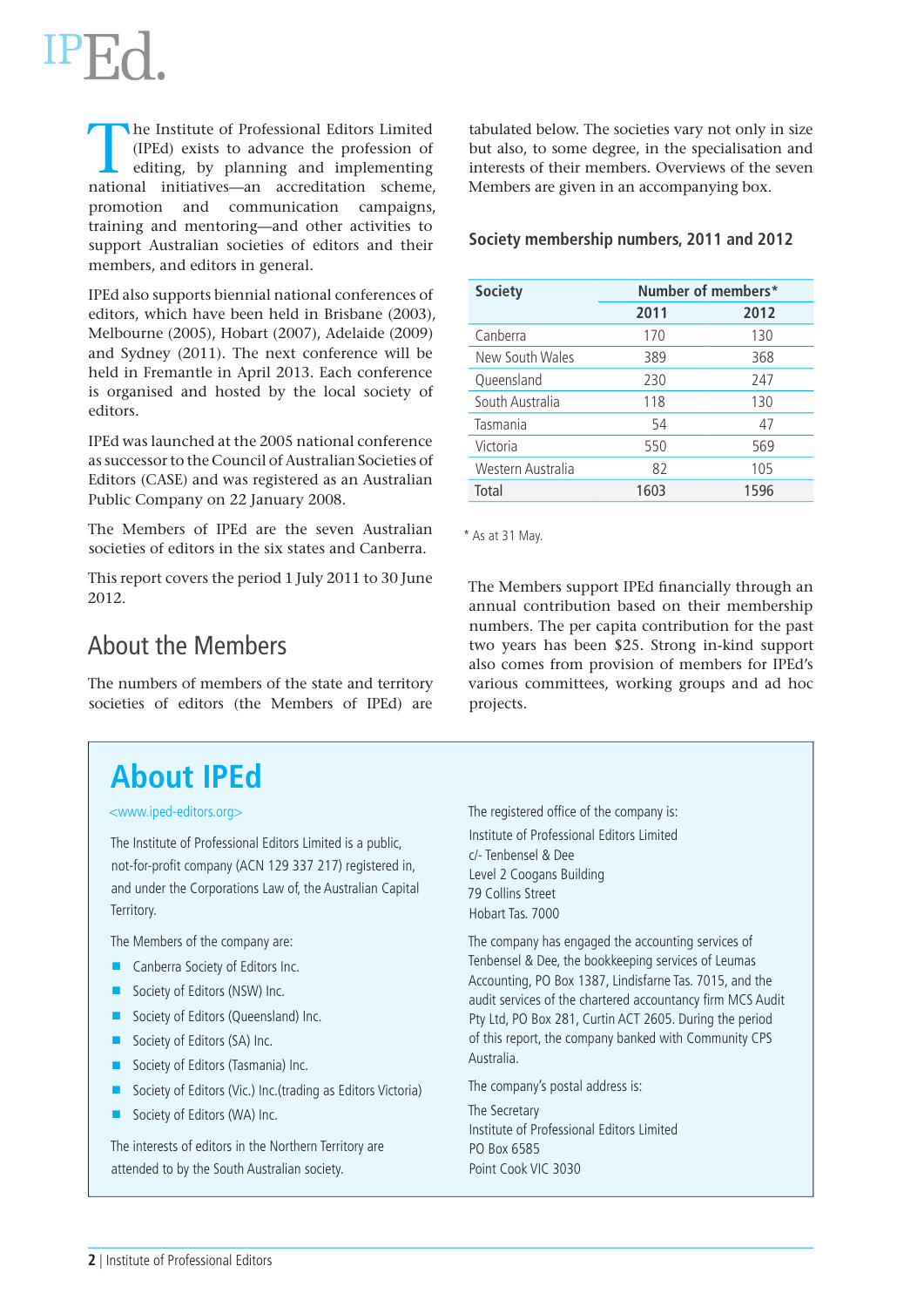## **Governance and management**

## Council

IPEd is governed by a council comprising one nominee of each of the Members. Councillors, who are directors of the company, serve two-year terms. Retiring councillors are eligible for re-election.

Councillors during the period covered by this report were:

- Cathy Nicoll AE (Accredited Editor) (Canberra)
- **Pam Peters DE (Distinguished Editor)** (New South Wales)
- Robin Bennett AE (Queensland)
- Rosemary Luke AE (South Australia)
- Elizabeth Spiegel AE (Tasmania)
- Rosemary Noble AE (Victoria)
- $\blacksquare$  Josephine Smith AE (Western Australia).

In accordance with the Corporations Law, each councillor is bound to act in the interests of the company as a whole, and not in the interests of any one or more Members that might have assisted or nominated their appointment to the council.

**Rosemary Luke** was chair of the council for the year, her second in the position, and **Robin Bennett** deputy chair. **Josephine Smith** was honorary treasurer.

**Ed Highley** continued as company secretary and secretary to the council. The secretary is IPEd's sole remunerated position, but various members of the exam development, implementation and marking team receive honoraria for their services.

## Meetings

Council members generally meet face-to-face only every two years, in association with the national conferences. Otherwise, the business of the council is conducted during two-hour teleconferences, usually held on the first Sunday of every month, excepting January.

The dates of 2011–12 teleconferences were 17 July, 7 August, 9 October, 13 November, 11 December, 6 February, 4 March, 31 March, 6 May and 10 June.

This was the year of the 5th national conference, held in Sydney on 7–9 September 2011. At a faceto-face meeting on 7 September, the council met

for an in-depth discussion of objectives and high priority activities for the year ahead and beyond. The 2011 annual general meeting of the company was also held in association with the national conference. All seven societies of editors were represented among the twenty participants who joined the council for the meeting on 9 September.

The minutes of council meetings are placed on the members-only area of the IPEd website after their confirmation at the following meeting.

## **Committees**

There are four standing committees of council— Finance and Risk Management, the Accreditation Board, Communication, and Professional Development. Their responsibilities are outlined below. Highlights of their work during the year are covered later in this report.

### Finance and Risk Management

The following are the main points made by the Honorary Treasurer in her report to the 2012 annual general meeting of IPEd:

- The results for the year ended 30 June 2012 showed a deficit of \$5,129 (2011: surplus of \$3,648).
- $\blacksquare$  The bank balance at that date was \$8,015 in the current account (2011: \$13,783) and \$22,931 in the term deposit account (2011: \$21,647) giving a total of \$30,946 (2011: \$35,430).
- $\blacksquare$  Outstanding liabilities at year-end were \$11,300, including a loan of \$5,000 from the Society of Editors (SA) Inc. and deferred income of \$5,300 (membership levy received early).
- Income for the year was  $$43,306$ , lower than in 2011 (\$78,371) as there was no exam in the financial year.
- Expenses totalled \$48,535, including the Secretary's remuneration of \$16,400 (2011: \$16,534) – less than the budgeted figure of \$18,700; the other main expense for the year was for the revision of the *Australian standards for editing practice*, facilitated by Kerry Davies AE. This cost \$13,300 during the year with final costs to completion still to come in.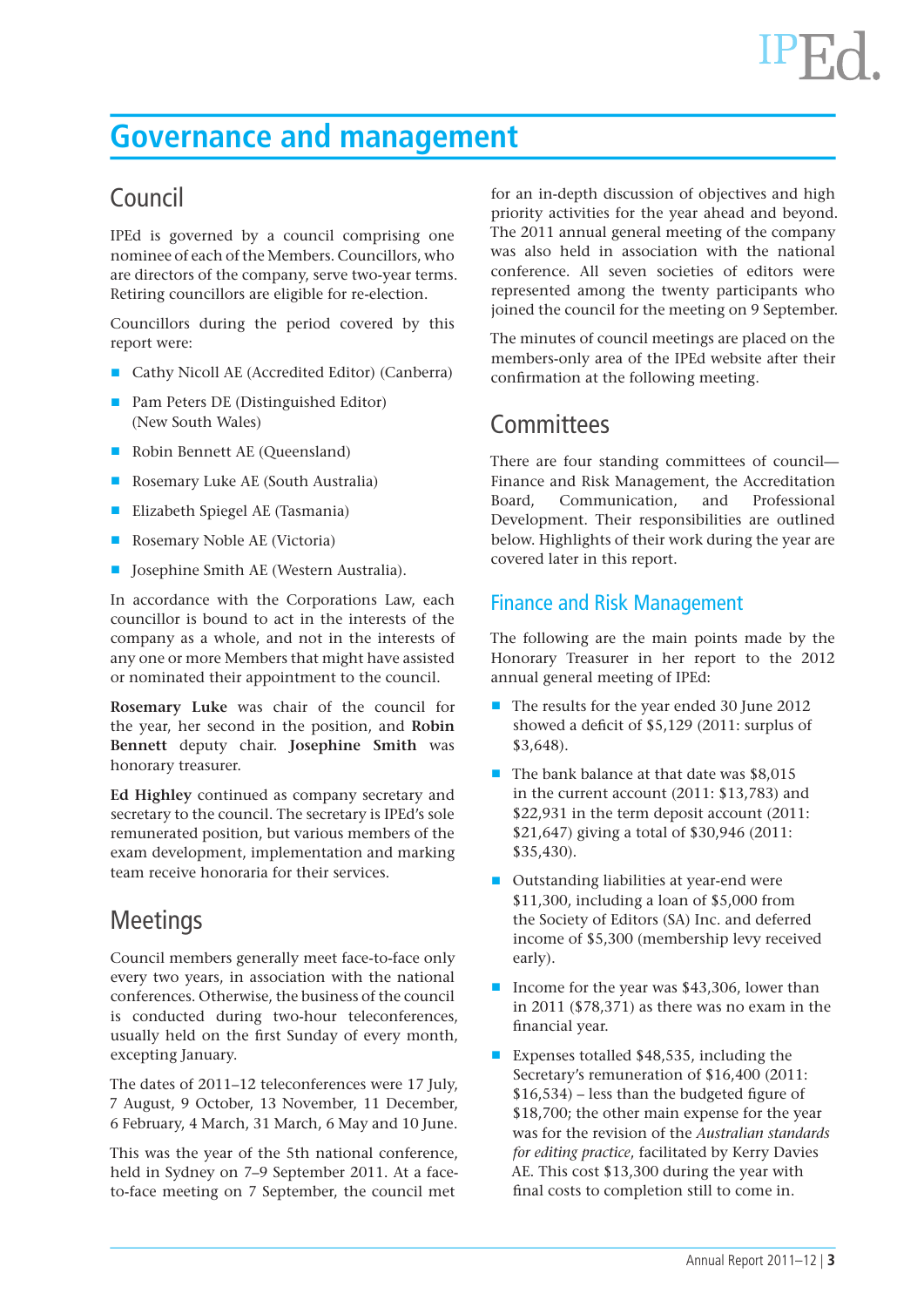$\blacksquare$  The budget for 2012–13 is conservative. with a predicted deficit of just under \$2,000, assuming constant membership numbers of the societies of editors resulting in \$40,000 of member contributions. The next accreditation exam is due to be held on 13 October 2012, with a break-even budget assuming the required number of candidates register.

IPEd's audited financial statements can be found in the members-only area of the website.

All IPEd's volunteer workers are covered by its Association Liability, Voluntary Workers Personal Accident, and Public Liability insurance policies.

### **Accreditation**

The national accreditation scheme for editors is administered for IPEd by its Accreditation Board. The scheme provides for accreditation at the level of Accredited Editor (designated AE), to gain which qualification candidates must pass, at a designated specified level, an editing exam lasting three hours. The first accreditation exam, held in 2008, was developed by a group of experienced editors nominated by their societies. The members of this group were subsequently accorded the title Distinguished Editor (DE).

The Accreditation Board is made up of three types of delegates:

- *Society delegates*. These delegates are experienced editors appointed by their societies' management committees. There are seven society delegates on the board; all are answerable both to their own management committee and to the board.
- *The IPEd Council delegate*. This person is responsible for representing the council's interests at all board meetings and other discussions (such as teleconferences) and for reporting to the council on the outcome of those discussions.
- Q *The Lead Writer*. The Accreditation Board appoints this person to lead the exam development work. The Lead Writer reports to the Accreditation Board on the exam development and liaises between the board and the assessors.

Society delegates during the period of this report were:

■ Canberra—Kirsten McNeill AE (until September 2011); Ted Briggs AE

- $\blacksquare$  NSW—Jenny Scepanovic AE (until December 2011); Alison Moodie AE
- South Australia—Karen Disney DE (until September 2011); Marianne Hammat AE
- Queensland—Robin Bennett AE
- Tasmania—Tina Thornton AE (until September 2011); Janice Bird DE with the support of Fin McShane AE (alternate)
- Victoria—Julie-Anne Justus AE (chair until September 2011); Susan Keogh AE (from January 2012)
- Western Australia—Carla Morris AE (chair from October 2011)

The IPEd Council delegate was Rosemary Luke AE (SA). From March 2012, Elizabeth Spiegel AE (Tas.) took over as the IPEd Council delegate.

At the beginning of the period, while finalising the 2011 exam, Heather Jamieson DE (NSW) was the lead writer. The lead writer for the 2012 exam was Tina Thornton DE (SA). Company secretary Ed Highley provided secretarial services for the exam and Michael Vnuk AE (SA) was again appointed exam coordinator in the lead-up to the 2012 exam.

The Accreditation Board met 13 times in the year.

#### Highlights of Accreditation Board activity

The Accreditation Board recognised that the main challenge facing accreditation was the need to increase industry awareness. With the help of Rosemary Luke from IPEd Council, it undertook the following:

- setting up Facebook and Twitter accounts to give IPEd and accreditation a social media presence
- writing articles for society newsletters to increase awareness and understanding of the need for accreditation
- $\blacksquare$  starting the process of building a national mailing list for a direct letter-writing campaign
- $\blacksquare$  assembling the writing team and writing the 2012 exam, which was almost complete at the end of the period
- communicating with BELS (Board of Editors in the Life Sciences) to organise the BELS exam in Australia in 2012–13
- $\blacksquare$  improving record keeping, such as by tracking down copies of all previous Accreditation Board minutes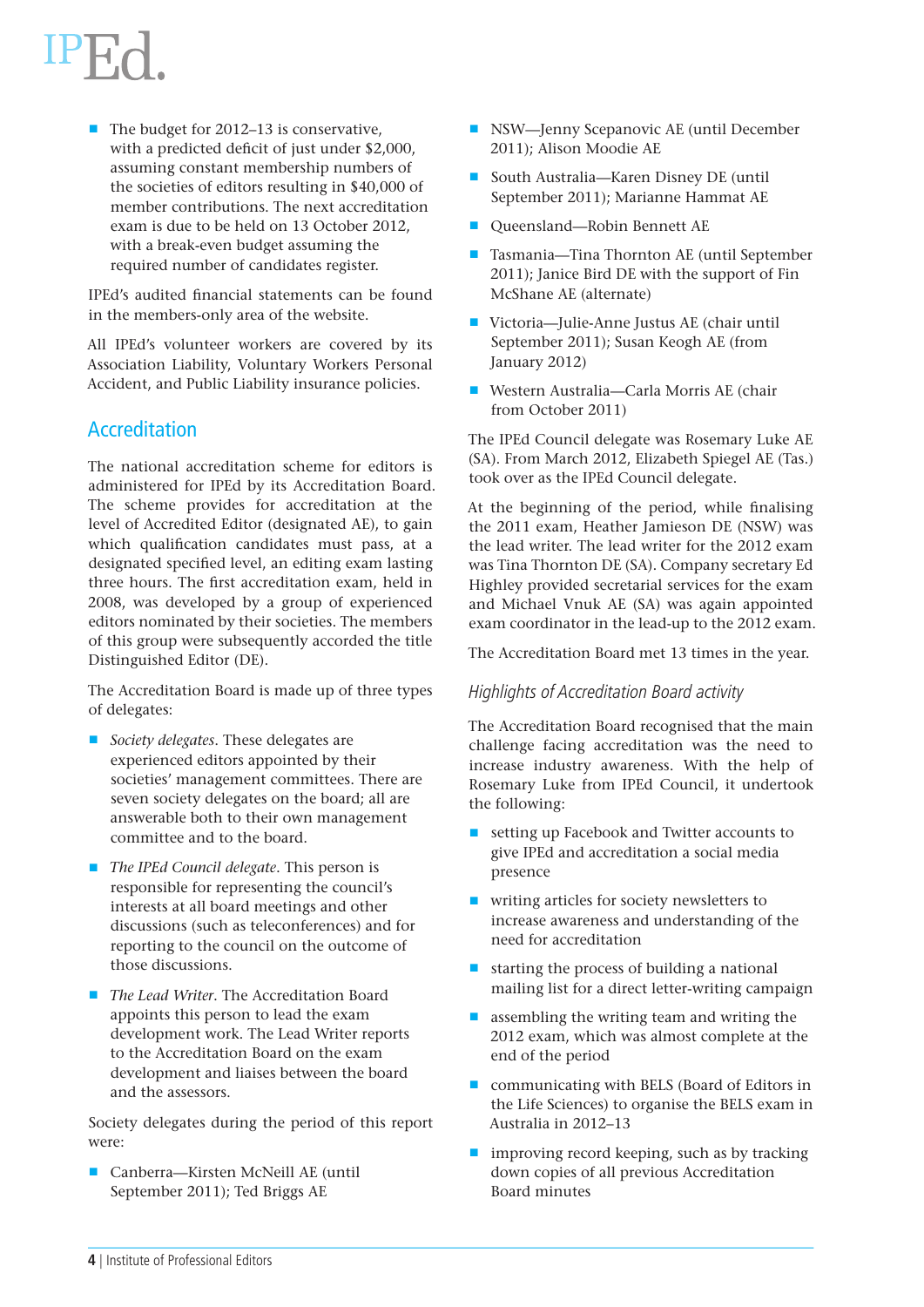- upgrading the security of accreditation certificates so they are more difficult to forge
- **D** planning ahead for reaccreditation in 2013 and discussing whether DEs also need to reaccredit
- $\blacksquare$  sorting out confusion about who can claim AE status and use the AE postnominal (answer: individuals, not companies)
- updating sections of the website
- $\blacksquare$  switching to Skype to save on teleconferencing costs
- $\blacksquare$  revising the privacy policy so IPEd can contact former exam candidates if required.

The Accreditation Board would particularly like to thank the volunteers who helped write articles, build the mailing list and draft the letters (which were sent out after the period of this report).

From January 2012, the Society for Editors and Proofreaders (SfEP) in the UK recognised IPEd's AE or DE status as evidence in membership applications. The SfEP has tiers of membership depending on an editor's professional experience. Sadly, most Australian societies still do not even have accreditation mentioned on their membership forms.

Converting the exam to a workable electronic format that mimics editors' real style of working continues to be problematic. The Accreditation Board agreed that Option 7 from the discussion

paper is the best method. Option 7 is where the exam is taken by the candidates in their own homes with the exam delivered via the Internet. Even so, no workable method has yet been found. All electronic exam options involve compromising security and large additional costs.

### Communication

IPEd's Communication Committee (CommComm) has been less than fully active this year, following the, much regretted, resignation of its convenor Rowena Austin AE and the failure, despite the strong efforts and inducements, to find a volunteer to replace her. The chair, Rosemary Luke, assisted by Carla Morris, Accreditation Board Chair, and others, has carried the extra load of publicity and PR. The situation is highly unsatisfactory.

### Professional development

This committee was led during the year by Rosemary Noble AE. As noted elsewhere, it completed the compilation of a comprehensive record of training events and workshops conducted by the Members of IPEd over the past 2–3 years. The compilation constitutes a register of professional development opportunities potentially available, with IPEd support, to the members of all the societies. The committee's ongoing work will include ensuring that this potential is achieved to as great an extent as possible.

## **Chair's report**

The 2011 Annual General Meeting of IPEd was held on 9 September 2011 during the national editors conference in Sydney. Council membership remained stable with changes in only the Canberra councillors (Ted Briggs stepping down and Cathy Nicoll taking over). Councillors were encouraged by the spontaneous statements of support and thanks for what IPEd had achieved, offered by several society members from different states who attended the AGM.

Council has met ten times since then, always by teleconference. A trial of VOIP (Skype) technology was attempted, but was unsuccessful, because not all participants were available to join the Skype conference call. Skype has been used successfully by the Accreditation Board; to conduct interviews for the incoming company secretary; and for communication between councillors and the company secretary. Increased use of Skype will enable significant cost savings for IPEd.

Much council work is undertaken between meetings by relevant councillors and the company secretary. This has included writing and revising several policies, all of which are available on the website <iped-editors.org>. All such work is undertaken by councillors at their own expense, i.e. in time that they might otherwise be giving to paid work or to family life and other interests and responsibilities.

The council meeting held two days before the AGM in September 2011 looked at priorities for the coming year and decided to make revision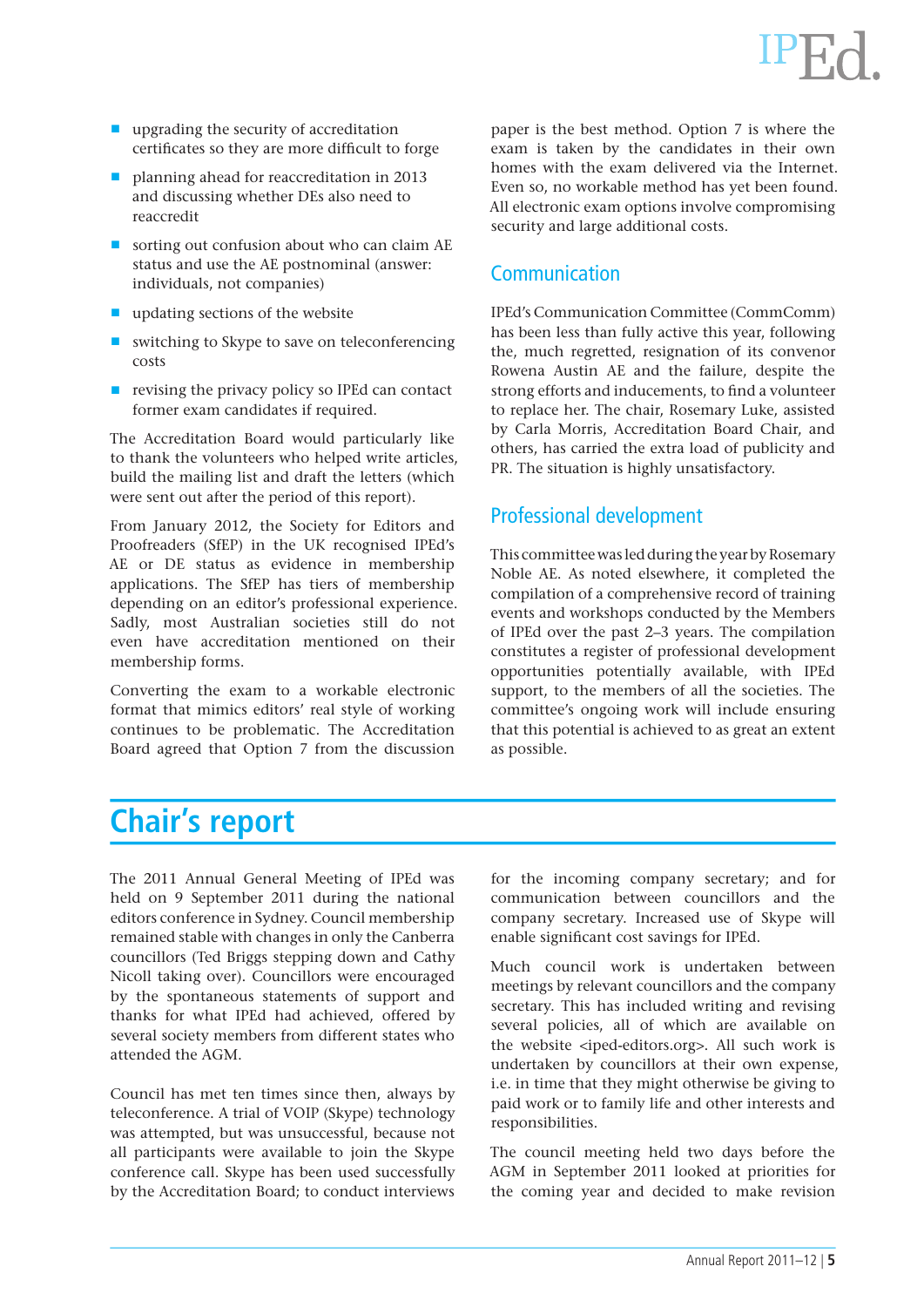# $IPE_0$

of the *Australian standards for editing practice* the priority for 2011–12. Those present agreed that it was important to finish the work started twice previously by volunteer groups, to revisit the standards and update them as necessary to accommodate changes in technology, legislation and editing practice in the ten years since their first publication. Kerry Davies AE was invited and agreed to facilitate the project and a nominal budget of \$12,000 was set. At the 2012 AGM the standards revision will be complete and the vote on the draft second edition, open to all members of all societies, will be complete. Council thanks Kerry Davies profusely for her dedication to this task. The 12-month revision took longer than was anticipated, but that was due to the highly consultative process, involving an active and equally committed working group of representatives from each society, who met Kerry regularly by teleconference, and dozens of society members who attended workshops and meetings to discuss the standards and their revision. All Australian editors are indebted to these colleagues.

Aside from the standards, IPEd's focus has been on the 2012 accreditation exam, to be held on Saturday 13 October 2012. In truth, councillors themselves, except those who double up as members of the Accreditation Board or are appointed assessors, do not take an active role in the exam preparations. This is delegated to the Accreditation Board and those appointed to prepare and mark the exam, who take on a heavy load with enthusiasm, good grace and occasional small honoraria. Council warmly thanks these editors. We should keep reminding ourselves that accreditation was the catalyst for establishing IPEd: the need to have a national system of accrediting editors and a national body that could administer it. Council supported and promoted the Accreditation Board's recommendation that all societies recognise AE and DE status as criteria for full membership of societies. To date only three societies of seven appear to advertise this fact on their websites; for WA, without tiered membership, it is not yet applicable.

IPEd has taken on other roles and activities; and it is regularly assumed by many in societies that IPEd will (or should) take on numerous other activities (for which IPEd has neither the finances nor resources). However, accreditation is IPEd's main role and it has done this well – holding four exams over five years; there will be well over 200 accredited editors across Australia by the end of 2012. If IPEd had managed nothing else but accreditation, the standards revision and the revision of the thesis editing guidelines, it could be content. It has, in fact, tackled and achieved far more.

For the more than four years of its formal existence and for several years before that IPEd has been loyally supported by its only ongoing paid employee, our company secretary, Ed Highley. Ed has managed the business of council meetings, IPEd's relationship with ASIC, produced twomonthly 'IPEd Notes', waged his own one-man PR campaigns for editors in the *Canberra Times*, and, more recently, become exam secretary as well. This summary only scratched the surface of what Ed Highley has done for IPEd. I am sure that all who have worked with Ed through IPEd join me in offering a hearty thank you for many jobs very well done.

Ed's successor is Charles Houen, who has many years' experience in business and finance, most recently in a federal–state professional association not unlike IPEd. He is a member, and the Finance Officer, of Editors Victoria and we warmly welcome him.

During the reporting year, IPEd acquired a Patron: Professor Roland Sussex OAM. Professor Sussex is willing to write, speak and undertake other agreed activities on IPEd's behalf; he will be a keynote speaker at the April 2013 IPEd national editors conference in Fremantle. IPEd is grateful to Professor Sussex for accepting our invitation to become our patron. More information http://ipededitors.org/View\_News/New\_Patron\_for\_IPEd. aspx .

At the 2011 national editors conference, IPEd reported to delegates on the results of the national editors survey, which had been conducted using online survey technology in the months before the conference. IPEd conducted the survey, which built on a series of previous surveys conducted at national conferences by Pamela Hewitt AE. The 2011 results were posted on the IPEd website after the conference. There were 345 respondents, most members of societies, but some from outside societies, to whom the Australian Publishers' Association had sent the survey at IPEd's request. A summary of results can be found at http:// iped-editors.org/View\_News/Editors\_survey\_\_ summary of results.aspx.

IPEd once again sponsored both the Beatrice Davis Fellowship and the Barbara Ramsden Award. The 2012 Beatrice Davis Fellow's report makes interesting reading at http://www.publishers.asn.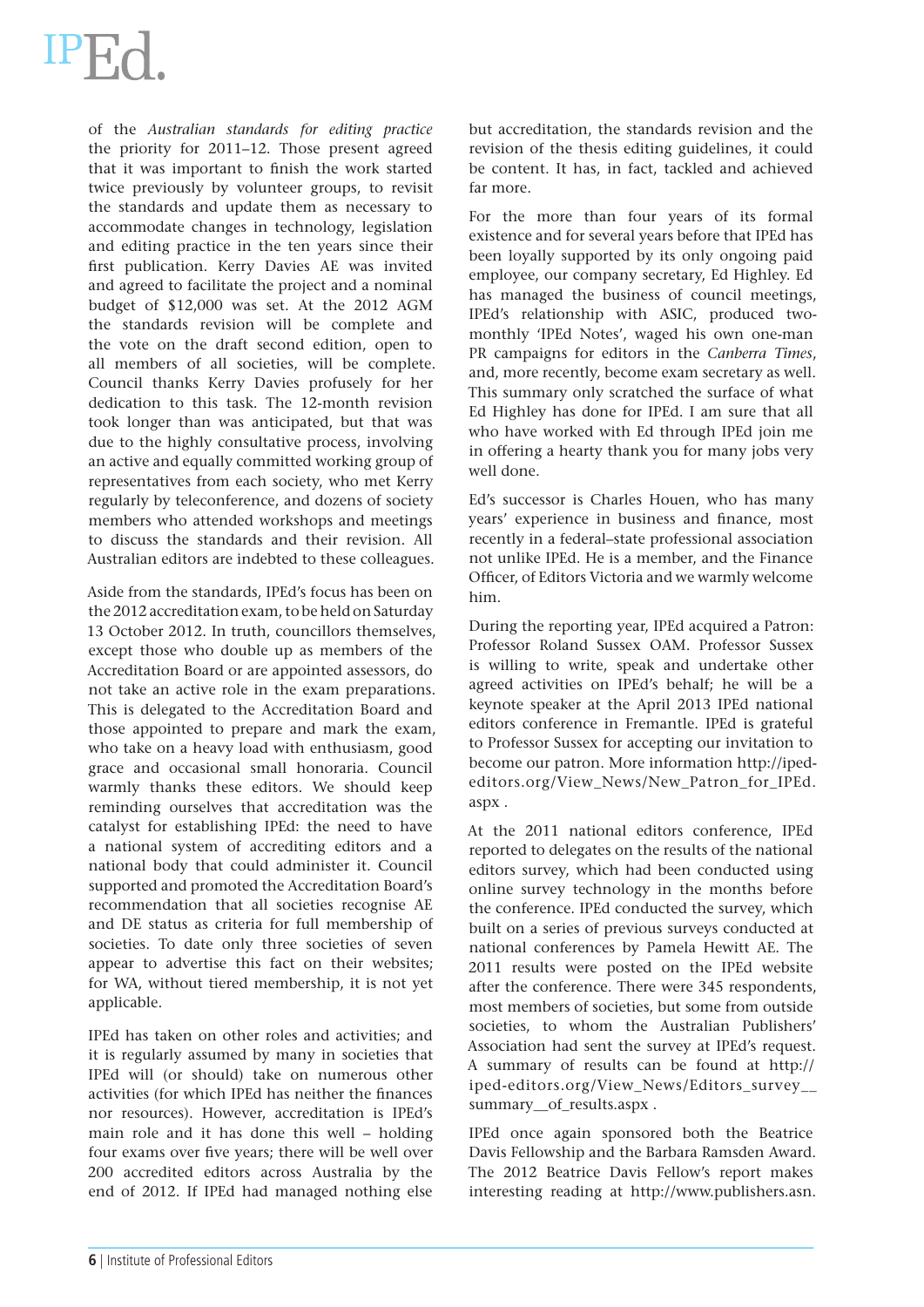au/emplibrary/Jane\_Morrow-BDEF\_report\_2012. pdf . The IPEd-appointed judges of the Barbara Ramsden Award were disappointed in the small number of submissions from publishers for this award that acknowledges the collaboration between an editor and author, and in the general organisation of the event. The judges recommended that IPEd reconsider its sponsorship of the award.

In an effort to build stronger links between IPEd and editing programs in higher education, IPEd announced the IPEd prize, worth \$250, for an essay or paper written as part of the requirements for a postgraduate degree in editing, publishing or another discipline that permits a focus on editing. Few entries have been received to date, but more are expected before the closing date in December 2012. In addition, program coordinators of editing programs were asked to provide IPEd with the titles of Masters or Doctoral theses on the subject of editing so that these can be listed on the IPEd website. The lack of a volunteer to drive this activity has caused a temporary halt in its progress.

On the question of building links, IPEd has strengthened ties between itself and editing organisations in other countries. As council chair, I have twice visited the UK Society for Editors and Proofreaders (SfEP) and spoken to directors of the organisation. At council's request, Elizabeth Murphy DE of the Canberra Society of Editors spoke briefly at the 2011 SfEP conference. These activities have resulted in the IPEd qualifications of accredited and distinguished editor giving advanced standing for Australian editors applying for membership of SfEP. Elizabeth Murphy has also established ties with the Professional Editors' Group (PEG) of South Africa, which we hope the incoming council will strengthen. IPEd has, further, been in touch with the Editors' Association of Canada (EAC), during the standards revision, about acknowledging the debt that elements of the Australian standards owe to the Canadian. In these ways we see the strength and advantage of a national organisation, which can speak comfortably and representatively with our international colleagues, to the mutual benefit of all.

As I step down as council chair, I would like to thank three people, in addition to the retiring company secretary, for their work over the past 12 months. Jo Smith, the WA councillor, has been an exemplary Honorary Treasurer, managing budgets, cashflow and monthly reporting with great efficiency. She has also set up a detailed system of financial

controls that ensure security and transparency in IPEd's financial transactions. Thank you, Jo, for your contribution over the past year. We are delighted you can continue as Treasurer for 2012– 13. Rosemary Noble, an inaugural IPEd councillor, steps down after more than five years' service, including one as chair. Rosemary has driven the work that underpins IPEd's 'transportable professional development scheme', which enables societies to engage interstate workshop presenters, with travel and accommodation costs paid by IPEd, just one of many examples of the societies' financial contributions coming back to support their members.

Finally, I'd like to single out Carla Morris, who agreed after the last annual general meeting to become chair of the Accreditation Board. All previous Accreditation Board chairs have put in long hours and outstanding effort, not always well-supported by board members, societies and councillors. Carla has been no exception, overseeing exam preparation, completed several months ahead of the exam, establishing documentation procedures, writing and revising relevant policies, and editing the website. Carla also took on the task that many of us have given up on in the past: directly contacting managers in government, business and publishing about the importance of editing and accreditation. As a result of her energy and determination, and with the assistance of a few others, August 2012 saw a mail-out of approximately 2,000 letters on this topic, accompanied by IPEd's 'Editing: words' best practice' flyer.

Carla Morris had to stand down as Accreditation Board chair in late July, unable to maintain the pressure of what she had taken on. This highlights one of the biggest problems, shared by IPEd and its constituent societies: a dearth of volunteers and the burn-out of those who make a serious commitment to our organisations. IPEd will be seeking a new Accreditation Board chair from early 2013.

The Communication Committee of council has not existed since its former convenor had to resign after accepting a demanding full-time job. The IPEd chair has largely carried the communication role for the past year. This is unsustainable. Publicity and advocacy are key to the success of IPEd's prime objective: accrediting editors and doing its utmost to ensure that accredited and other professional editors are employed where words need to be used well, and that they are appropriately remunerated for their knowledge, skills and experience.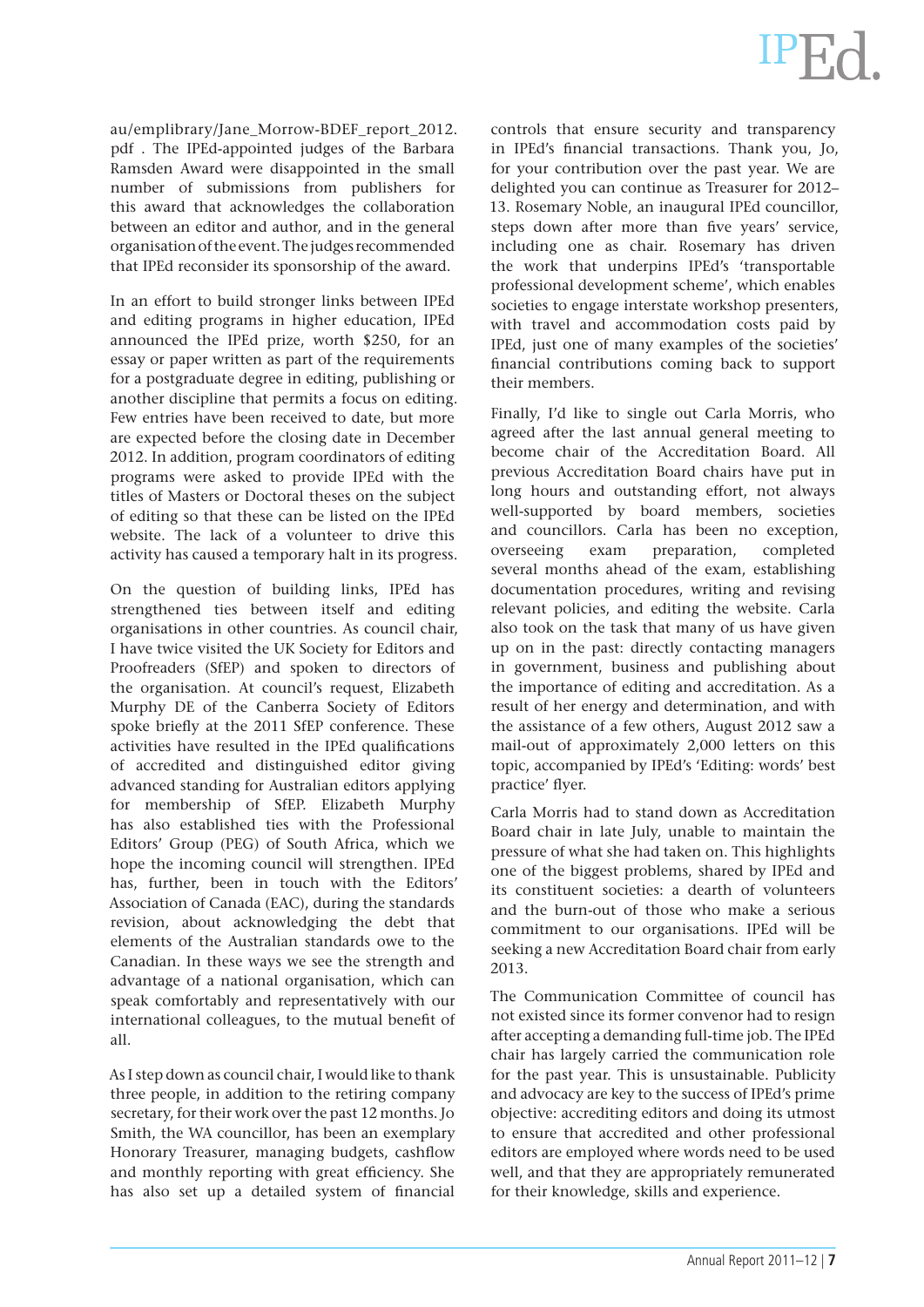

I hope that the incoming council will be able to find solutions to the critical matters of inadequate human resources and national promotion of editors. To do this, councillors need to keep working with their local societies to ensure that members are well informed about IPEd, its goals and activities; to explain to members that IPEd works on their behalf, not in competition with the societies; to encourage editors with relevant experience and skills to volunteer to work on IPEd, as well as society, projects. A fleet is stronger than a battleship, or even several battleships following their own courses.

#### *Rosemary Luke*

## **Activities during the year**

Summaries of some of the main activities of IPEd during the year follow. Other highlights are covered in the Chair's report and elsewhere in this account of the Institute's work during the year.

## 2011 national conference

The 5th National Editors Conference was held in Sydney on 7–9 September. The national conferences are held under the aegis of IPEd, and organised and hosted by the local society, in this case the Society of Editors (NSW). There were just over 300 participants in the conference, some 250 of whom were members of one of the seven Australian societies of editors, all of which were represented. They enjoyed an interesting program framed around the theme 'New horizons for editing and publishing'. Six full-day workshops that supplemented the conference program were well attended, with those on 'Writing for the web' and 'Running a freelance business' being particularly popular.

IPEd made two presentations at the conference: one general, on developments since the last national assembly; the other by the Accreditation Board, on the results of its survey of preferences for the future form of the accreditation exam. Two papers were prepared and provided in the documentation provided to registrants: a special issue of IPEd Notes, covering events over the past two years, and a report of the 2011 national survey of editors conducted by IPEd.

An informative and entertaining account of many of the presentations at the national conference is given by Jennifer Beale in an article in the September 2011 issue of *Offpress*, the newsletter of the Society of Editors (Queensland) at <editorsqld.com> or via the IPEd website. There are also conference reports in the October and November 2011 issues of *Blue Pencil*, the NSW society's newsletter.

## National survey of editors

IPEd surveyed Australian editors from June to August, using an online questionnaire, which was widely advertised by IPEd, the Australian Publishers Association and the state societies of editors. There were 345 responses. The survey built on and expanded the surveys conducted by Pamela Hewitt AE at previous national editors conferences, and at the joint Canberra Society of Editors – Australian Society of Indexers conference in 2001, making this the sixth such snapshot of the profession. The report on the findings of the survey was distributed to participants in the national conference in Sydney in September 2011, and is also available to societies of editors' members at <http://iped-editors.org/About\_IPEd/2011\_survey. aspx>.

## Setting priorities

At its face-to-face meeting in Sydney at the time of the national conference, councillors took the opportunity to focus on planning for the next year or so. They resolved that the highest priority activity for the immediate future should be the revision of the *Australian standards for editing practice* (*ASEP*). Kerry Davies AE, freelance editor and president of the Society of Editors (Queensland), offered to facilitate the process and the plan she subsequently put to council was accepted. The work began during October with society presidents, IPEd councillors and Accreditation Board delegates receiving a background paper and supporting documentation to allow them to convene meetings of their members to discuss the revision and convey their views to the facilitator. As reported by the Council Chair, thanks to the dedication of Kerry and a host of contributors, the process is now almost complete and publication of the second edition of *ASEP* imminent.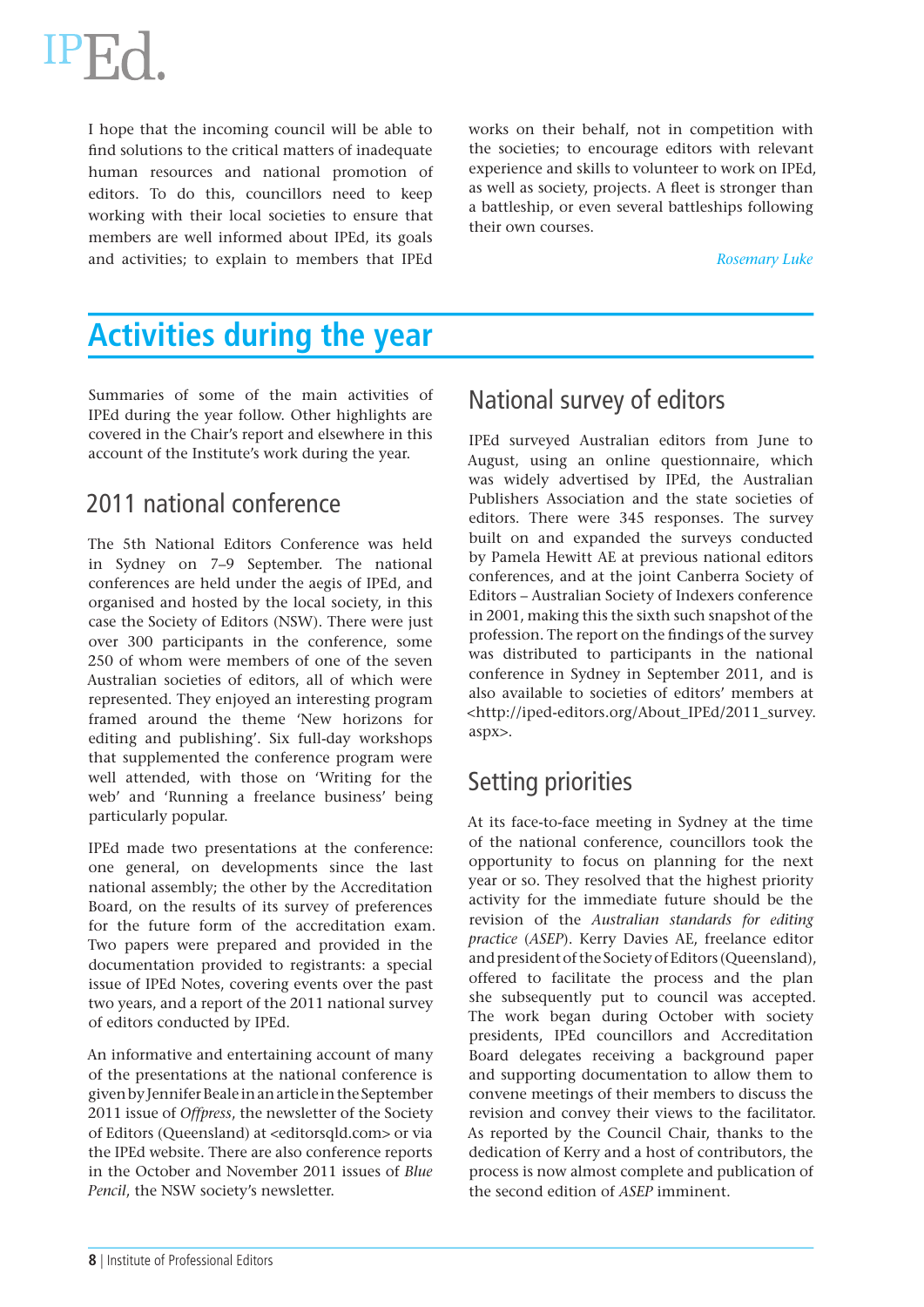Two other activities were accorded high priority by council: updating and elaboration of IPEd's professional development (PD) register; and ongoing promotion of, and advocacy for, the profession. The PD register is a list of society workshops and courses, run recently or forthcoming, which forms, in effect, a training database with the potential, with IPEd support, to be drawn on by all the societies. If the members of a particular society want to host a training activity that has been successfully conducted in another society, IPEd will, the presenter being able and willing, and other circumstances permitting, provide material support for that to happen.

Thanks to the efforts of Rosemary Noble and colleagues in the Society of Editors (Victoria) [now rebadged as Editors Victoria], a comprehensive 'Database of professional development' covering all professional development sessions and training workshops held by IPEd's member societies over the past three years is now available on the members-only section of the website. The societies are encouraged to consult the register to explore how they might expand the range of professional development services they provide. Societies that wish to provide for their members activities that would involve inter-state travel by a specific trainer can apply to IPEd for funding support. Societies can also use the register to identify and contact trainers whom they might wish to invite to their society.

## IPEd website

Traffic on the website, which was redesigned over an 18-month period spanning 2009 to 2011, has been steadily increasing and, during the year, many more society members signed up to access the members-only resources on the website.

Following a call to the societies for a volunteer web minder, Paul Bugeja, a member of the Victorian society, accepted the position in late 2011.

## Policy development

During the year, the Council developed the following new policies: Use of the IPEd logo; Review and promotion of books authored by editors; Communication and information dissemination; and Privacy: use of personal information; and revised its policy covering reimbursement of costs incurred by participants in IPEd meetings and IPEd-sponsored events. The policy statements can be read at <http://iped-editors.org/About\_IPEd/ IPEd\_Council/Policies1.aspx>.

## Barbara Ramsden Award

IPEd continued its sponsorship and judging of the Barbara Ramsden Award for excellence in editing, one of the national literary awards organised by the Fellowship of Australian Writers (FAW), Victoria. FAW describes the award:

A major literary award for a book of fiction or non-fiction. The sponsors provide two specially-cast bronze plaques valued at \$500, designed by renowned sculptor and medallionist, Michael Meszaros. These are presented to the author and editor to recognise the combined effort of both parties to produce a quality product. The design is of the Origin of Art, showing the creator at work, and a figure representing the forces that ensure its effective communication. All entries must include two copies of the book and a commentary from the author or publisher (of no more than 100 words) on how they felt the editor contributed to the final result.

The judges for the 2011 award were Rosemary Luke AE and Rosemary Noble AE. They chose a book celebrating Captain William Bligh's extraordinary small-boat journey from Tofua to Timor after the mutiny on the *Bounty*. *In Bligh's hand: surviving the mutiny on the* Bounty, published by the National Library of Australia (NLA), brings to life Bligh's notebook, meticulously kept during the 47-day, 6,700-km voyage of the 7-metre open boat, during which only one of the 19 men aboard died. Dr Jennifer Gall wrote and Joanna Karmel edited *In Bligh's hand*, which, in both words and facsimile illustrations, celebrates the notebook, now held as one of the treasures of the NLA.

The judges wrote:

... this is a beautiful and comprehensive book, which shows clear evidence of Joanna Karmel's hand in project managing a complex production that would have required extensive consultation with a range of contributors in addition to the author. The finished work complements the text in every way possible through illustrations, additional explanations and a helpful index, all managed and cross-referenced by the editor.

Jennifer Gall's text itself is clear, accessible, interesting, informative and illuminating. The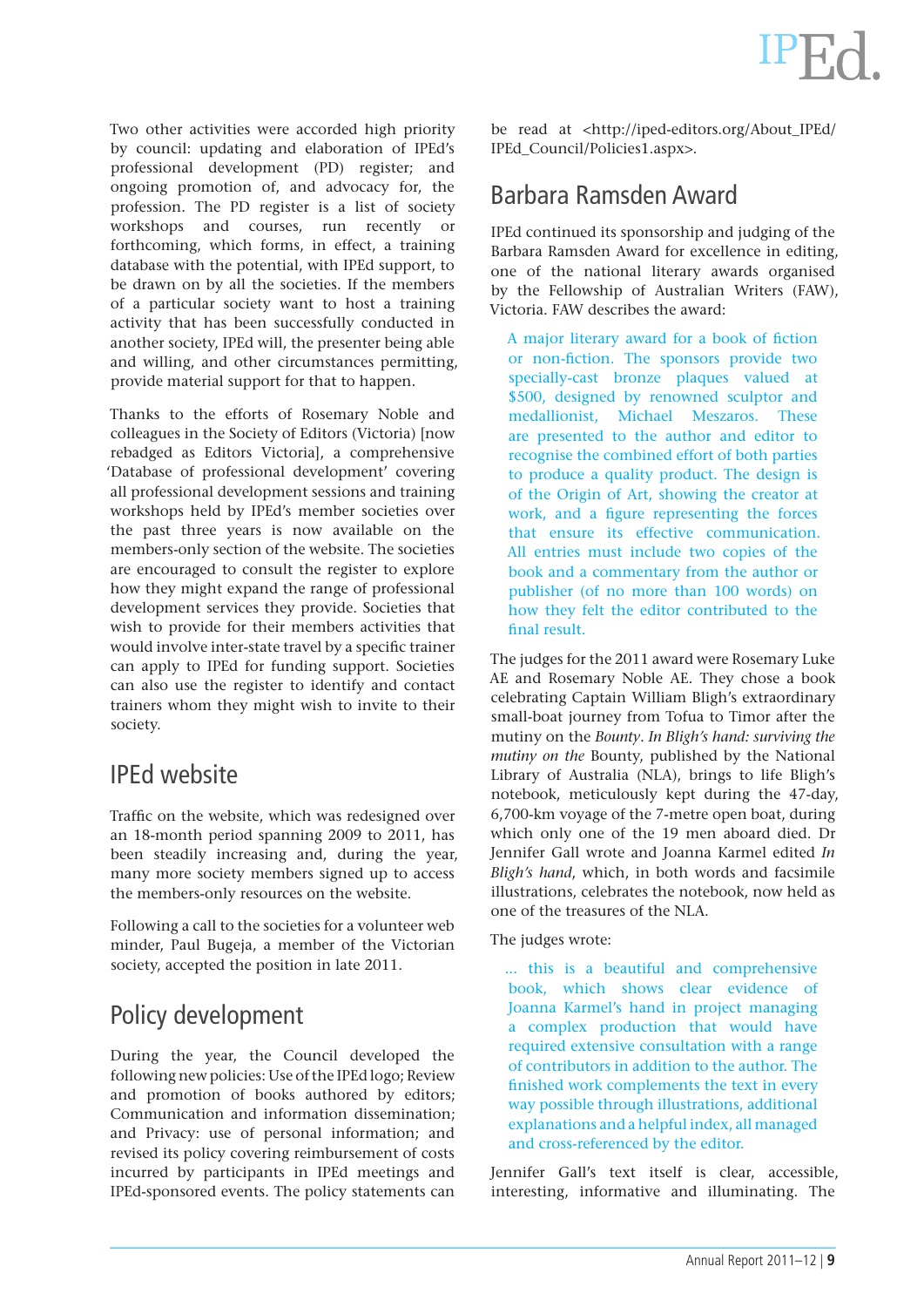author's style is such that the book is a real page turner. Background information is provided unobtrusively, usefully and valuably. No copyediting or proofreading infelicities mar the reader's interaction with the text.

## Beatrice Davis Editorial Fellowship

IPEd continued its sponsorship of the fellowship. The 2011–12 Beatrice Davis Fellow was Jane

Morrow, an editor of chiefly nonfiction books, both narrative and illustrated. The fellowship award allowed Jane to spend some 10 weeks in placements in US publishers on both Atlantic and Pacific coasts. Her report on her fellowship, 'Going digital: an Australian editor's observations of developments in US publishing' is a fascinating report that everyone interested in the future of the 'book' should read. It's available through a link on the IPEd website.

## **About the members of IPEd**

## Canberra Society of Editors

The Canberra Society of Editors turned 20 in 2012. We began in May 1992 led by Loma Snooks, and 58 so-called 'inaugural 1992' members. These included Gil Garcon, our President for 2011–12 until illness sidelined him, and Elizabeth Manning Murphy DE who took over for the remainder of Gil's term. We now have around 120 members working inhouse and freelance in all genres but with an emphasis on government publications and project documentation, and some thesis editing (four universities are represented in Canberra). This year has seen recovery from interrupted leadership – accomplished by a dedicated committee. It also saw a successful venture into book publication with *Working words*, including launches in Canberra, Sydney and Cape Town (Cape Town Book Fair) and a promotion in Oxford (SfEP conference). We are looking ahead to a comprehensive mentoring scheme designed to suit a broad range of needs to complement our existing lively training program.

## Society of Editors (NSW)

Founded in 1989, the Society of Editors (NSW) Inc. has grown from a small group who met in each others' homes to a well-established association of over 400 members, professional, associate, corporate, and seven life members. Members gather for monthly meetings with speakers from remarkable editing and publishing backgrounds (trade and professional, print and e-publishing). They meet in the downtown Sydney Mechanics Institute, with

its large fiction library and special Thomas Keneally Collection (mostly nonfiction from the author's own library, since he turned to the web for researching his subjects). The climax of 2011 for the NSW Society was staging the 5th National Editors Conference in Darling Harbour, with Catherine Etteridge leading a team of many players. The NSW Society publishes its newsletter *Blue Pencil* in print and online, ten times a year, and runs at least six professional workshops every year. The current president, Pam Peters, is in her fifth year in the position.

## Society of Editors (Queensland)

The Society of Editors (Queensland) Inc. was founded in 1990. Services provided to members include professional development (workshops), the society's monthly newsletter *Offpress*, ten general meetings per year (speaker meetings), a freelance register for full members and regular lunches for freelancers. The society's current President is Kerry Davies AE.

As of 31 May 2012, the society had 247 members, including five life members. Most members currently work freelance or combine freelancing with part-time employment. A significant number of in-house and freelance members have worked as education and technical editors.

Highlights of the past year include development of a new website and two very successful workshops, one on working with writers and the other on the business end of freelancing, which have enabled the society to donate \$1,000 to the Queensland literary awards.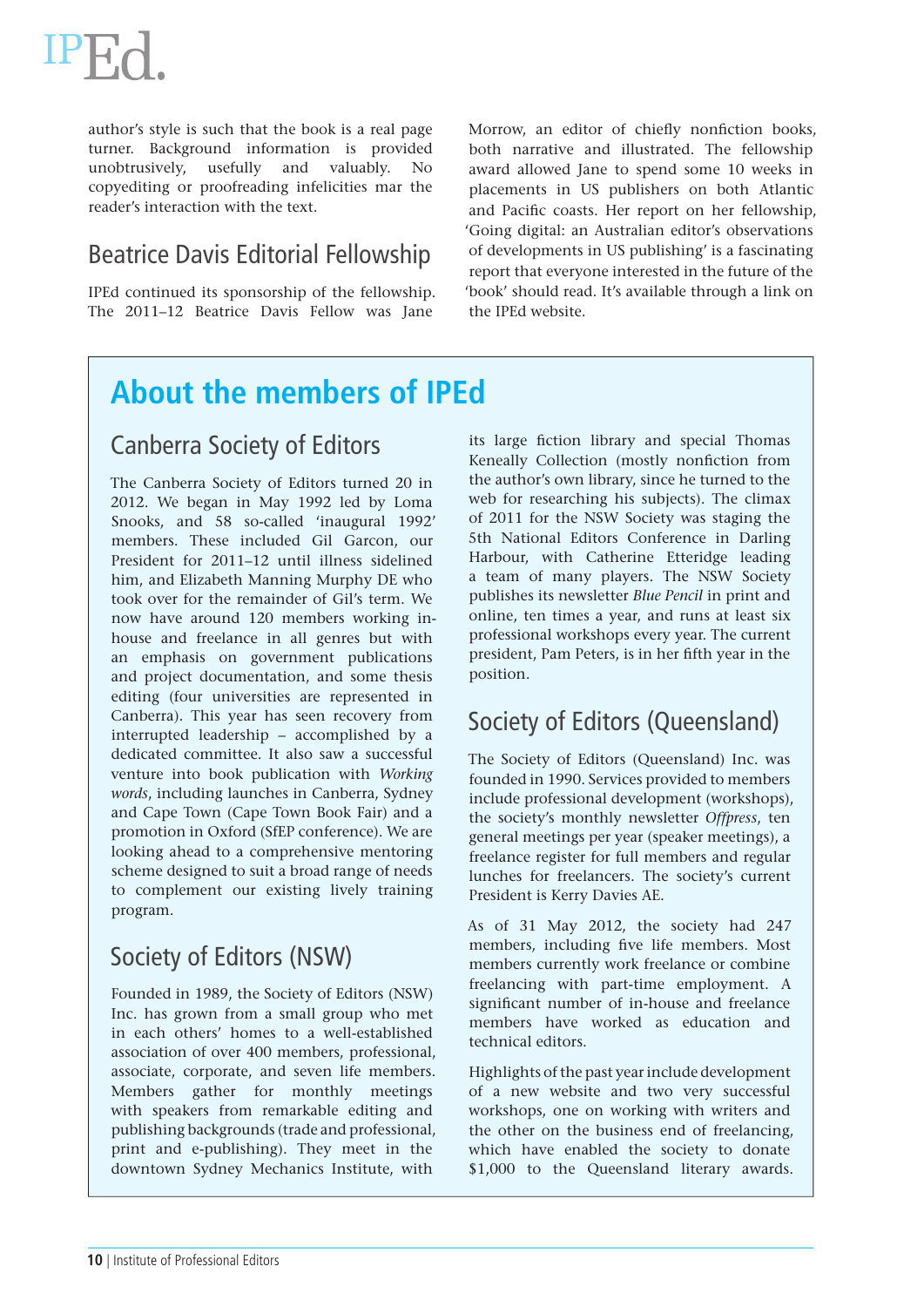Queensland members also participated actively in the revision of the *Australian standards for editing practice.*

The committee is concerned about the future facing the society's members.

## Society of Editors (SA)

The Society of Editors (SA) had 100 full and 32 associate members at 30 June 2012, an increase on previous years, and the highest number of members in the society's 22-year history.

About one-third of SA members are freelance editors. The remainder work predominantly for government departments and authorities, and corporate enterprises, there being few publishing houses in South Australia.

Loene Doube AE will begin her third year as president at the annual general meeting on 28 August.

During 2012, SocEds (SA) played an active role in developing the second edition of the *Australian standards for editing practice*, developed a new website, conducted a telephone survey with all members to ascertain what they want from the society, and conducted workshops and meetings on accreditation, mentoring, grammar, English taught in schools, reading, and making grammar fun.

Future plans include fine-tuning the website and establishing a mentoring scheme. Like many other organisations, the SA society finds progress on plans is slow, because of the small number of volunteers willing to accept committee roles.

## Society of Editors (Tasmania)

Tasmania is a very small society – in May 2012 we had 47 financial members: one honorary life member, one corporate member, 11 associate members and 34 full members. The committee has decided to no longer offer corporate membership.

Nevertheless, this year we have held workshops on proofreading and the business of freelancing as well as a well-attended workshop on grammar presented by Pam Peters and sponsored by IPEd. We contributed to the revision of the *Australian standards for editing practice* and found time for

two social events – a Christmas dinner and a 'Longest night' book chat.

We produced four issues of *Catchword* as well as our monthly e-newsletter, *eTextpert*. In the coming year we will be reviewing our communication strategy with a view to reducing the workload involved in producing these newsletters.

At the society's AGM Sheelagh Wegman accepted the role of president, heading a new executive committee consisting of four continuing members and three new. The hope is that the combination of experience and new ideas will be fruitful, because the year ahead will be a challenging one.

## Editors Victoria

This year the society celebrated its 41st year by adopting a business name, Editors Victoria (the registered name of the society remains unchanged). This new branding coincided with the launch of a new logo, website and new-look, enhanced monthly newsletter.

The society has had a bumper year, with the following other major achievements:

- record-breaking attendances at our monthly dinner meetings, which featured a selection of excellent guest speakers
- $\blacksquare$  a membership of almost 600 by July 2012, with a further increase expected due to the introduction of a new category of membership for students
- a full schedule of well-attended and popular training workshops and seminars throughout the year
- $\blacksquare$  the development of a focused, three-year directional plan, as a result of a strategy day and subsequent planning meetings.

Editors Victoria will be going into the next year with a newly invigorated committee under the leadership of our recently elected president, Trischa Mann. Apart from business as usual, we will be concentrating our energies on strengthening our ties with IPEd, the publishing industry and other related institutions.